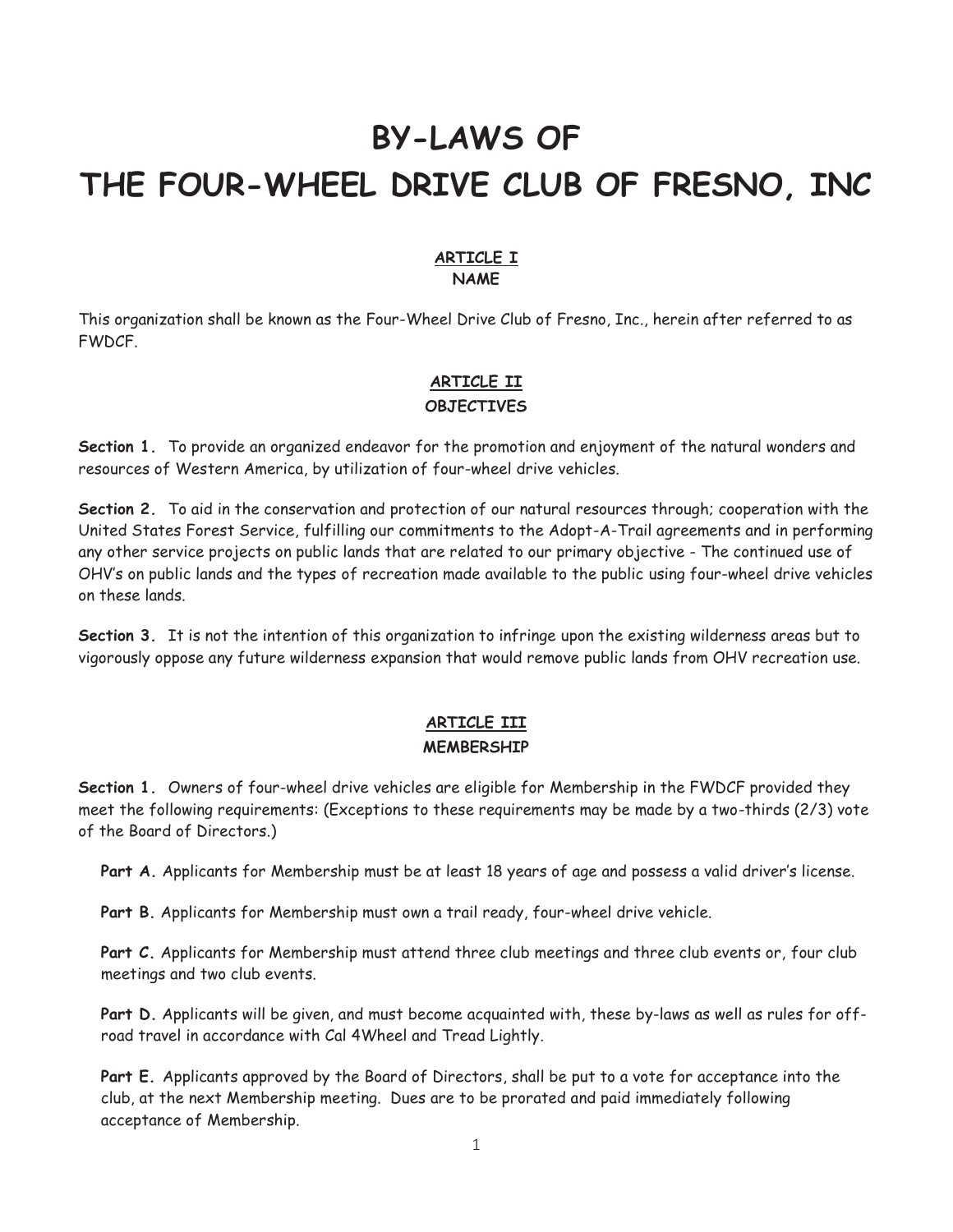**Section 2.** Each Membership shall include the immediate family;

**Part A.** Immediate family shall be defined as head of household, spouse/partner and child/children.

Part B. A family member who is a child, ceases to be a member of the FWDCF on their 18<sup>th</sup> birthday or on their 21<sup>st</sup> birthday, if a full-time student.

**Part C.** All members and family members, wishing to have voting privileges, must have signed a receipt, acknowledging acceptance of the current By-Laws.

Part D. Voting power is restricted to one vote per membership number.

**Section 3.** Members will immediately notify the Membership Secretary upon change of home address, mailing address, email address, telephone number, or Membership status. Membership status applies to everyone under the same Membership number.

**Section 4.** Conduct of members and family members:

**Part A.** All members must attend at least three club meetings and four club events, annually, to remain an active member.

**Part B.** All members must conduct themselves in accordance with these by-laws, the Adopt-A-Trail agreements between the Forest Service and this club, and other related rules or regulations pertaining to the safe use of four-wheel drive vehicles and their impact upon the land.

**Part C.** All members must conduct themselves in a respectable and orderly fashion whether in or out of club activities to include, emails, texts, phone calls, or any form of social media. Any member disgracing themselves or the club, in the public eye, will be immediately subject to expulsion from this club.

**Part D.** No member of this club may drive or ride in any four-wheel drive vehicle upon any closed fourwheel drive route, if it is not during official club business. Official club business shall include any Forest Service approved activities, Adopt-A-Trail work, Search and Rescue, or any other Club or Trail chairperson approved activities. Any member in violation of this section shall cause the matter to be brought before the Board of Directors for review.

**Part E.** The first violation of this section shall cause that member to lose their status as a "member in good standing" with this club, for a period of up to one year. They shall be placed in a probationary status, for a time, determined by the Board of Directors. During this time the member may not hold office nor be a committee chairperson. Following the probationary period, the Board of Directors shall review the matter and they may reinstate that member's status as a "member in good standing", extend the probationary period, or move forward with expelling the member from the club.

**Part F.** Resource damage, property damage or bodily injury resulting from a violation of this section by any member, or a second violation during a probationary period may subject them to immediate expulsion from this club by a two-thirds (2/3) vote of the Board of Directors.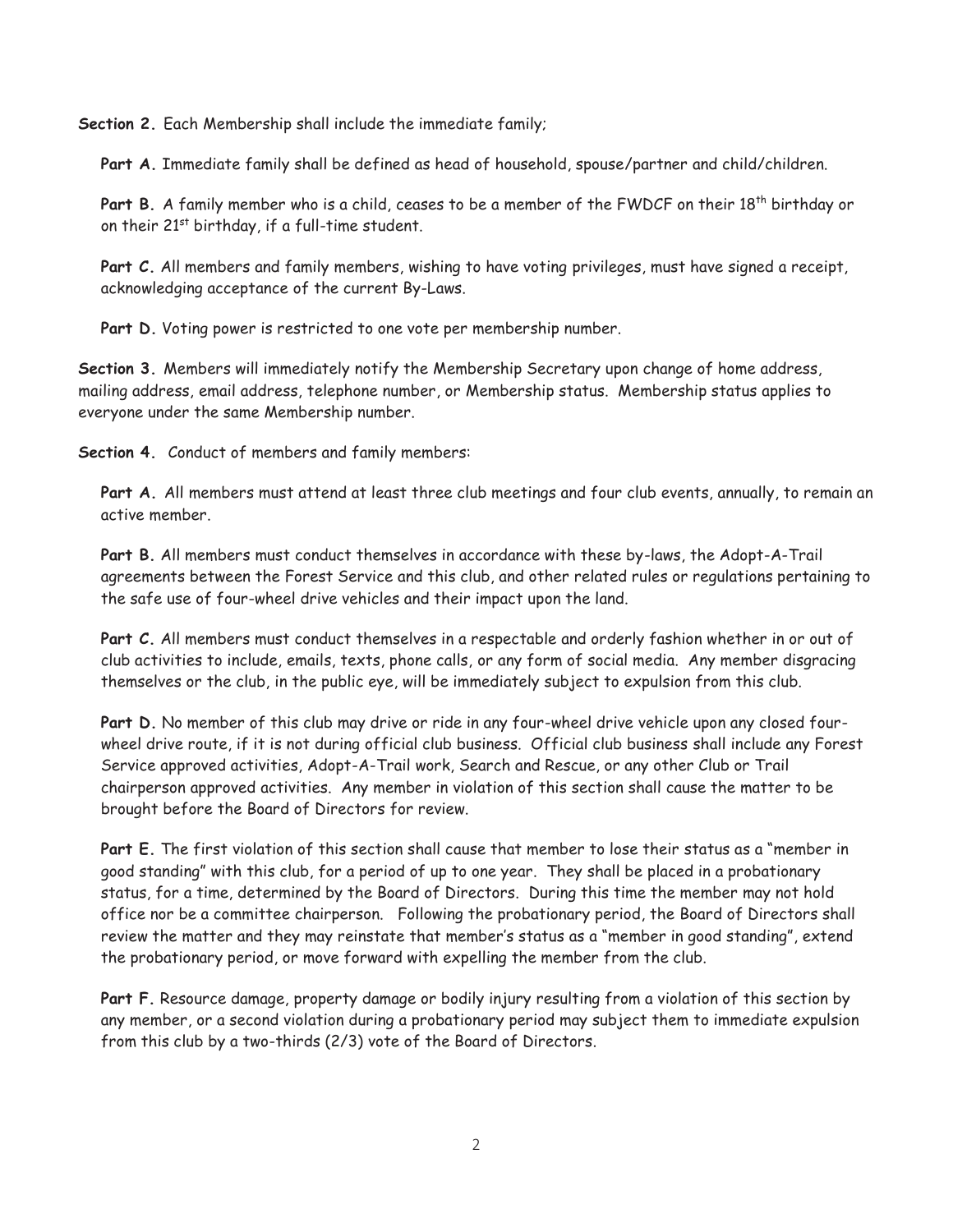**Part G.** Complaints shall be brought before the Board of Directors. A majority vote of the Board, in favor of expulsion, shall cause the Board Chairperson to bring the matter to the floor of the next Membership meeting. A secret two-thirds (2/3) majority vote, in favor of expulsion shall expel that member from the club.

**Part H.** The Board of Directors shall make every effort to resolve member conflicts at the lowest level, in the form of an Executive Board meeting.

**Section 5.** Lifetime Membership

**Part A.** Upon completion of 20 years of active Membership in the FWDCF, a member in good standing shall automatically become a Lifetime Member of this club.

**Part B.** A Lifetime Member shall have all the same rights, privileges and responsibilities as a regular member, except that a Lifetime Member is exempt from paying club Membership dues. This does not apply to CAL4 Wheel dues, as they are a separate entity with different criteria for Lifetime Membership.

Part C. Lifetime Members are considered active if they attend one meeting or one event, per year.

#### **ARTICLE IV DUES**

**Section 1.** Annual dues shall be set by the Board of Directors by the April Membership Meeting and be in force for the calendar year. The dues shall include the annual dues for membership in the California Association of Four Wheel Drive Clubs, Inc. (CAL4 Wheel), for members belonging to both clubs.

**Section 2.** All FWDCF Membership dues shall become due on June 1<sup>st</sup> of each year. The final deadline for paying annual dues shall be the second Tuesday in June, at the Membership meeting.

**Part A.** Any member owing dues which are not received by the Membership Secretary in accordance with this section, will be considered an inactive member. This status will be maintained until delinquent dues are submitted.

**Part B.** Exceptions to this section may be addressed with the Board of Directors.

**Part C.** No member shall be inactive for more than six months, at which time they forfeit their Membership and Membership number, apart from Lifetime Members, as stated in Article III, Section 5, Part C.

### **ARTICLE V MEETINGS AND QUORUMS**

**Section 1.** Membership meetings shall be held on the second Tuesday of the month at a place designated by the Board of Directors.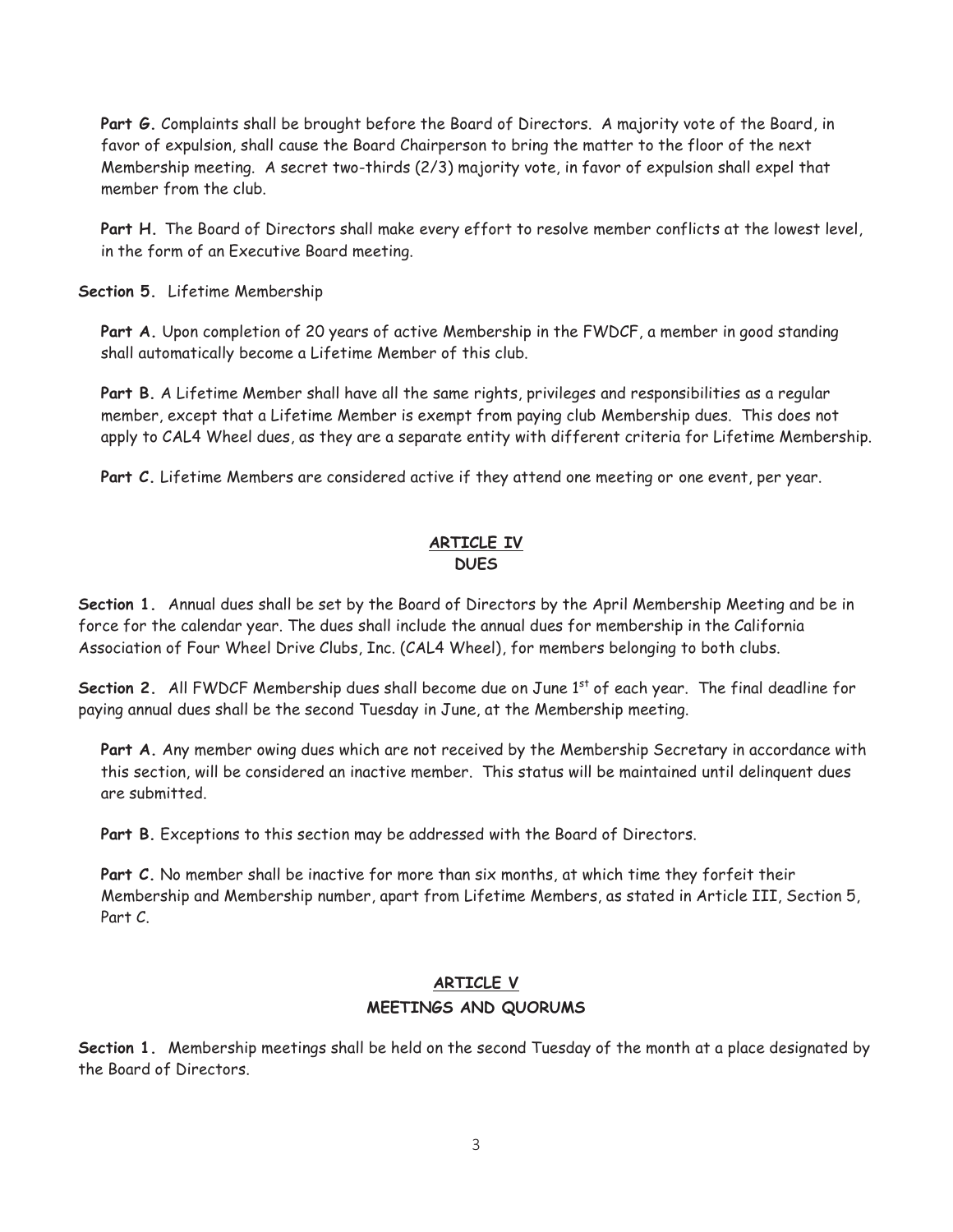**Section 2.** The meeting night may be changed for a single meeting whenever necessary, provided all members have been given notice at the previous Membership meeting.

**Section 3.** Ten voting members in good standing shall constitute a quorum for a Membership meeting.

**Section 4.** The Board of Directors meetings shall be held on the fourth Tuesday of each month at a place designated by the Board of Directors, except for December. The purpose of the Board meetings is to discuss and decide the day to day business of the club. These meetings are not open to the public. Any club member may attend these Board meetings however, they are not permitted to discuss issues unless the Chairman of the Board requests them to. Members wishing to address the Board of Directors, must submit a request to the Chairman at least one week prior to the meeting, with a detailed outline of the points they wish to cover. They may be placed on the agenda for the next meeting.

**Section 5.** A quorum, for the Board of Directors, shall be seven Board members. A quorum need not be "in person" and is permissible if the board members participating are able to express their opinions and desires with the other members of the quorum. For a vote to take place, outside of a scheduled meeting, it must be stated that a majority decision has been reached. (i.e.: 8 for, 1 opposed, 1 abstained and 1 unavailable)

**Section 6.** All Membership meetings and all Board of Directors meetings shall, herein after, be conducted in accordance with these By-Laws and Robert's Rules of Order. The member presiding over the meeting shall provide all members, in attendance, with a copy of the agenda, prior to the meeting. This may be a printed copy, distributed before the meeting is called to order, or an electronic copy, distributed at least 24 hours prior to the meeting.

## **ARTICLE VI ELECTIONS**

**Section 1.** Nominations for Officers and Board of Directors will begin at the October Membership meeting and end at the November Membership meeting.

Part A. There shall be at least one candidate for President, Vice President, Recording Secretary, Treasurer, Membership Secretary and at least five candidates for the Board of Directors.

**Part B.** Nominees must be active members, in good standing with the club, for at least one year prior to taking office.

Part C. All Officer Nominees must be bondable. (Bond to be paid by the club.)

**Part D.** Nominations shall be posted on the club's social media, members only page at least 3 weeks prior to the election.

**Section 2.** Active members, in good standing, shall meet to elect the Officers and Board of Directors, each year at the December Membership meeting.

**Section 3.** Elections shall occur during an Executive Membership Meeting, with only active members, in good standing, present throughout the entire election process.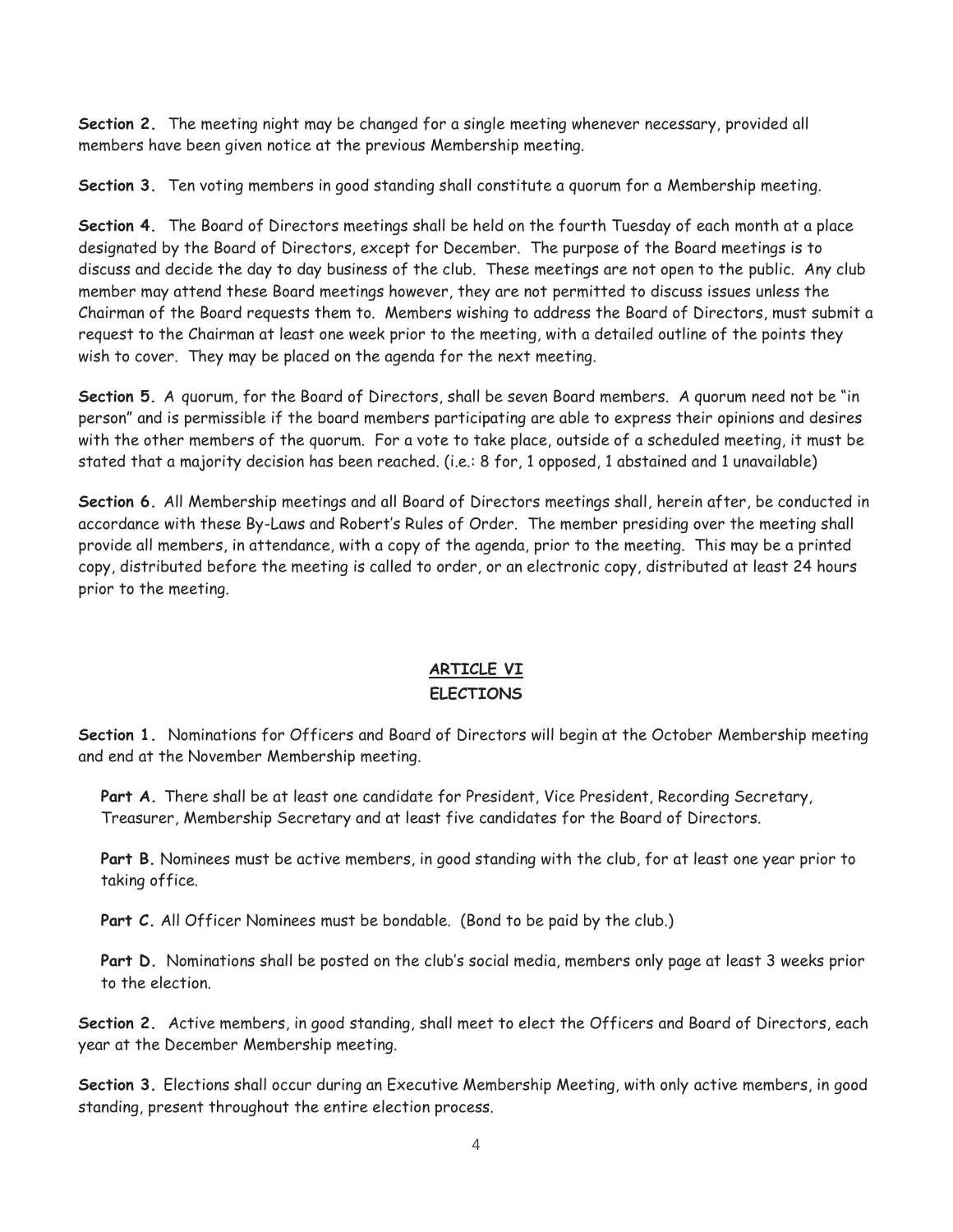**Section 4.** Voting during elections shall be "in person" and by secret ballot. The ballots shall be tallied by two voting members, other than nominees.

**Section 5.** A simple majority of the votes cast is necessary for election to an office.

**Section 6.** For positions on the Board of Directors, votes will be cast for five candidates. The five candidates receiving the most votes will be elected to the Board of Directors.

**Section 7.** During the election of Officers, the President of this club shall only be allowed to cast a ballot in the event of a tie vote, determined following the vote tally.

## **ARTICLE VII VACANCIES**

**Section 1.** In the event of a vacancy of the office of President, the Vice President shall move up to the position of President, immediately. A special election will be held, to vote in a new Vice President, at the next Membership meeting.

**Section 2.** In the event of a vacancy in the office of Vice President, Recording Secretary, Treasurer or Membership Secretary, a special election shall be held to elect a successor at the first Membership meeting after the Membership has been notified.

**Section 3.** Any Officer or Board Member, missing three consecutive meetings - without sufficient cause, will be replaced. The Recording Secretary shall notify the Board of Directors, immediately following the third missed meeting.

## **ARTICLE VIII**

#### **ADMINISTRATION AND DUTIES OF OFFICERS**

**Section 1.** The officers of this club shall be President, Vice President, Recording Secretary, Treasurer and Membership Secretary; they shall be bonded. Paid for, by the club, by the February Board Meeting.

**Part A.** All elected Officers and Board Members shall enter upon official duties at the January meeting and shall serve until their successor shall be duly elected and qualified.

**Part B**. All departing Officers will turn over, to their elected replacement, a description of the job they perform for the FWDCF, as well as all documents, records, passwords, etc.

Part C. Failure to do so, at or before the January Membership Meeting, shall place the Membership number in a status of poor standing.

**Section 2.** The Board of Directors shall consist of the five Officers, the previous President, the State Delegate and the five Board Members, elected by the Membership.

**Part A.** The Previous President of the club shall be the Chairperson of the Board. The Chairperson of the Board shall be allowed to vote only in case of a tie vote.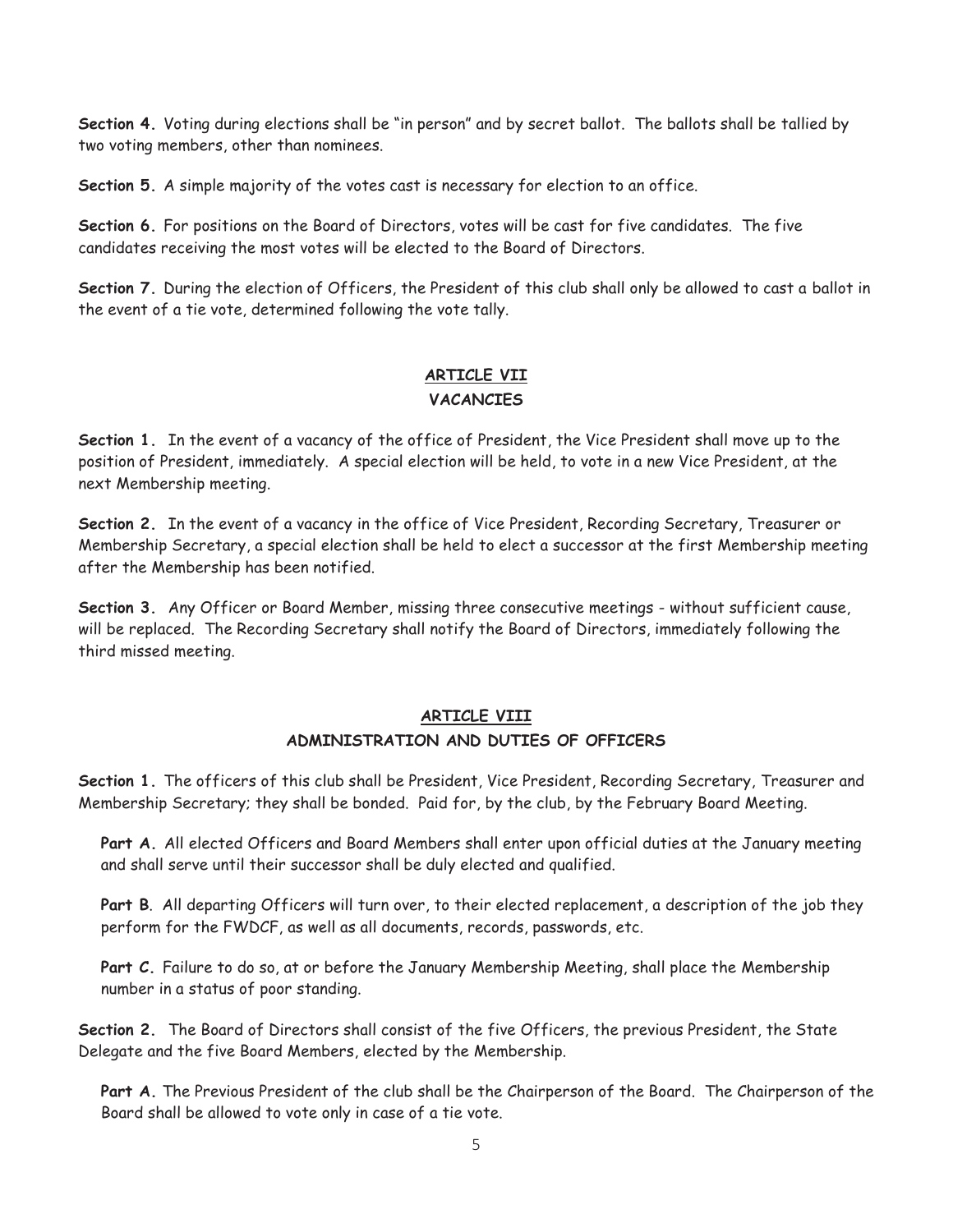**1.** In the event the Previous President is not able to fill the role of Chairperson of the Board, the position shall be placed on the election ballot.

**2.** In the event of vacancy of Chairperson of the Board, the Board of Directors may appoint an acting Chairperson of the Board.

**Part B.** Each member of the Board shall be allowed only one vote during Board meetings, except for the State Delegate. They are a non-voting member of the Board of Directors.

Part C. The Board of Directors shall conduct the day-to-day business of the club, to take such actions as might best fulfill the aims of this club. They shall also audit the books of the previous administration, prior to the February Membership meeting.

**Part D.** The minutes of the Board meetings shall be approved or corrected by a vote from the Board of Directors only and presented at the following Membership meeting.

**Part E.** The State Delegate to the California Four Wheel Drive Association shall have been an active member of Cal4, for the previous year. They shall attend all District meetings, Board of Director meetings and conventions, whenever possible. These meetings are held quarterly beginning in January. The Delegate's form is to be signed by the President and Secretary of the club and turned into the Area Secretary at each meeting. The Delegate shall represent the club, in all business matters voted on. If the delegate is unable to attend a meeting, they will notify the FWDCF President, Vice President and Chairperson of the Board, so that they may send a suitable substitute. The State Delegate may not be a member of any other Four-Wheel Drive club.

**Section 4.** No Officer shall serve as an officer for another four-wheel drive club during their term in the FWDCF, other than CAL4 Wheel.

**Section 5.** The President shall preside over all Membership meetings and be present at all events whenever possible. They shall be the executive officer and shall have the duty to carry out the policies and decisions of the Board of Directors. The President shall have no vote except in the case of a tie. The President shall have, in their possession at every meeting, a current set of these By-Laws. The briefcase, assigned to the President, shall accompany them to every meeting over which they preside.

**Section 6.** The Vice President shall, in the absence of the President, act as President of this club; serve as Parliamentarian and perform such other duties as may be assigned by the Board of Directors. The Vice President shall have, in their possession at every meeting, a current set of these By-Laws. The briefcase, assigned to the Vice President, shall accompany them to all meetings which they attend.

**Section 7.** The Recording Secretary shall keep and preserve all records and minutes of the meetings of the Membership and the Board of Directors. They shall assume the responsibility of ledger roll call and determine the number of voting members present and determine when a quorum is in attendance. They shall notify the Board of Directors when an officer has missed three consecutive meetings. They shall receive and answer all general correspondence pertaining to this organization.

**Section 8.** The Treasurer shall keep accurate and complete records of the funds and accounts of this organization. They shall make only such disbursements from the funds of the organization, as are directed by the Board of Directors or the Membership.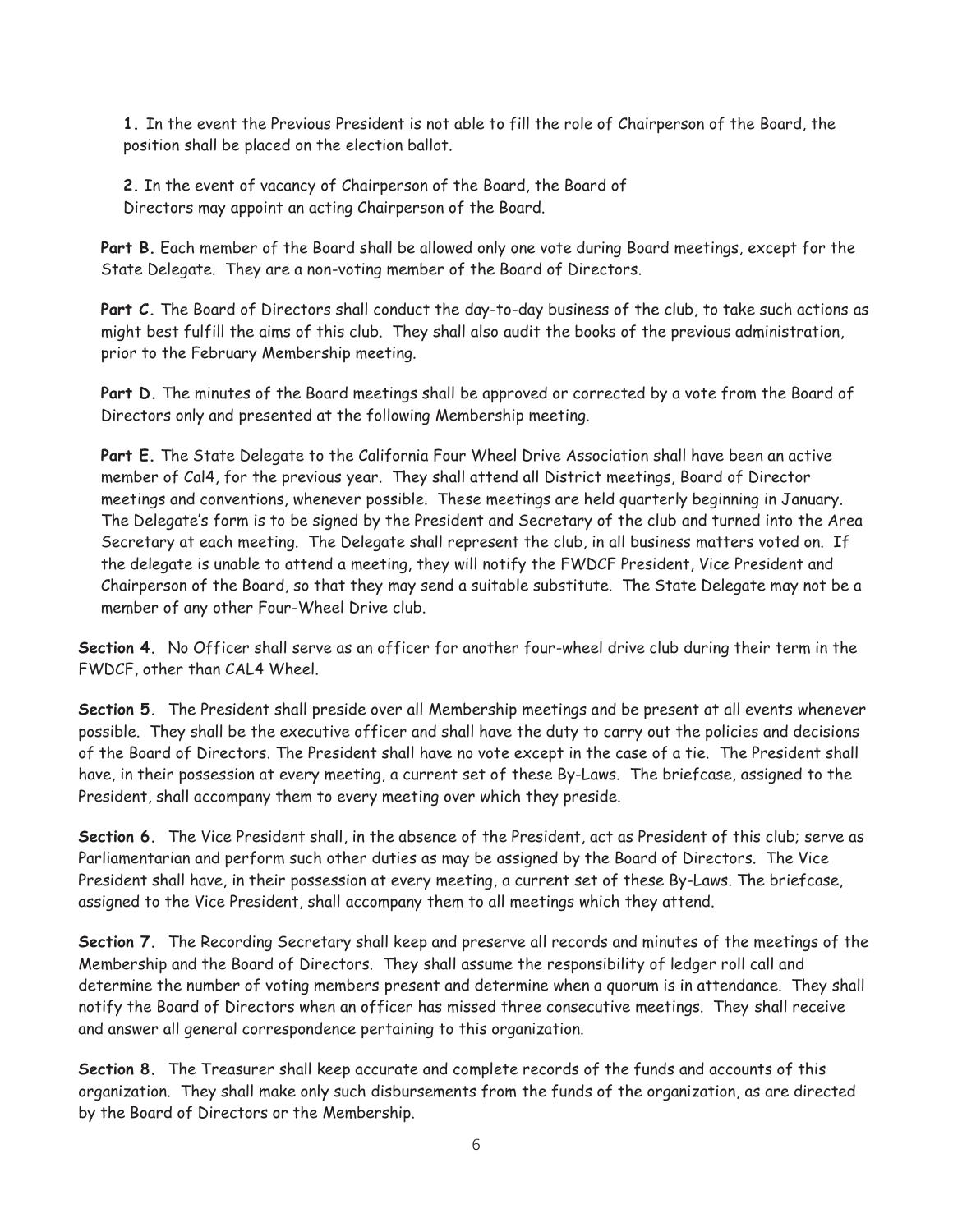**Section 9.** The Membership Secretary shall maintain a permanent record of Membership and receive dues paid by all current members. They will verify the information submitted on Membership applications and make recommendations, to the Board of Directors, to accept or reject applicants for Membership. The Membership Secretary shall also make available, to all members and family members eligible to vote, a printed copy of FWDCF By-Laws and require a signature to verify receipt of same.

### **ARTICLE IX**

#### **COMMITTEE CHAIRPERSONS AND TOOLS**

The following areas will be presided over by committee chairperson: Trails, tools, events, and Sander's Park. Chairpersons shall be appointed by the Board of Directors.

**Section 1.** Trail Chairs shall keep the Membership apprised of the status and needs of their respective trail, under the FWDCF agreement with the U.S.F.S. They will coordinate with the club's U.S.F.S. Liaison, regarding the trail they chair. They shall be responsible for recruiting volunteers for clearing, opening and closing the trails. They will be responsible for securing the equipment needed, from the Tool Chair, for work on the trails. They shall also be responsible for making sure that equipment is returned to the Tool Chair and advising the Tool Chair of any problems or repairs that are needing to be done to equipment. Trail Chairs will have the last word of who is permitted on any trail work events.

**Section 2.** The Tool Chair shall be responsible for storing, maintaining and servicing the tools and equipment owned by the FWDCF. They shall make sure that all equipment is properly maintained and in good working order, to prevent equipment failure or injury from damaged or failed equipment. They shall keep the Membership apprised of the status of all club tools and equipment. All tools and equipment shall be hand receipted, maintaining a clear, documented chain of custody. Only club members and U.S.F.S. shall be allowed to utilize tools owned by the club. The Tool Chair shall be permitted to authorize repairs, parts and services, necessary for the safe operation of club equipment, up to \$500.00. This is for urgent situations during trail opening season only and will require communicating the expenditure to the Chairman of the Board within 48 hours. They will provide the damaged items and a receipt when asked.

**Section 3.** Event Chairs shall be responsible for all aspects pertaining to their assigned event. This includes the date, time and location, as well as recruiting and coordinating their respective committee members. They shall keep the Membership apprised of the status of the event.

**Section 4.** The Sander's Park Chairperson shall be responsible for keeping the Membership apprised of the property status. They shall personally inspect the property at least quarterly. They will maintain a roster of members utilizing the property and any member found to leave the property without cleaning up after themselves, will be reported to the Board of Directors. They shall be allocated a fuel budget, to offset the expense of overseeing the property.

## **ARTICLE X EXPENDITURES AND FINANCES**

**Section 1.** All funds received shall immediately be turned over to the Treasurer to be deposited in the checking account of the FWDCF.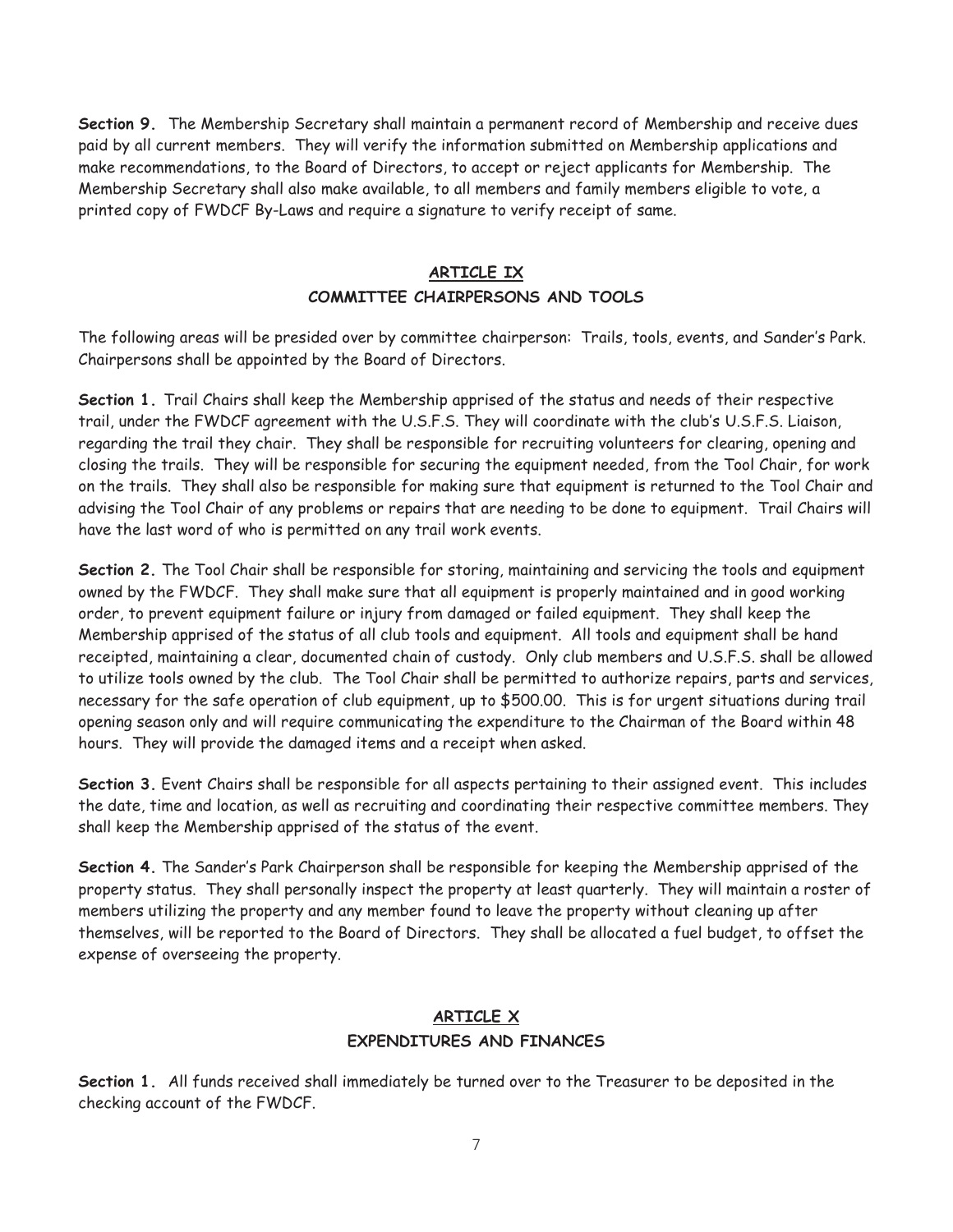**Section 2.** No withdrawal from the funds shall be made without the approval of the Board of Directors. Single expenditures exceeding seven hundred fifty dollars (\$750) must be approved by a majority vote, of the Membership. All expenditures shall be paid from the checking account, and clearly documented and itemized, when applicable.

**Section 3.** All requests for reimbursement must be accompanied by a receipt and must have been previously approved.

**Section 4.** The Board of Directors shall establish directives for the transfer of funds between the checking account and the reserve account. At no time shall the club have more than one account of each type.

**Section 5.** Each of the Officers shall be an authorized signer, on the accounts. However, only the Treasurer may transfer funds between the accounts.

**Section 6.** The State Delegate and their spouse, will be reimbursed for lodging, meals, and fuel/travel expenses, as approved by the Board of Directors, for out of town functions.

**Section 7.** The sale or disposition of any club property or equipment shall require a majority vote by the Board of Directors followed by a majority vote by the Membership. The Membership vote may only take place at the second Membership meeting, following the Boards approval and subsequent Membership notification.

## **ARTICLE XI EVENTS**

**Section 1.** All events shall have an event chairperson and shall be subject to approval by the Board of Directors. Event Chairpersons shall submit a budget to the Board of Directors at least 30 days prior to the event. The Board of Directors shall pass on all approved budgets to the Membership for approval.

**Section 2.** All members, including Officers and the Board of Directors, are under the direction of the Event Chairperson and their committee members from the duration of the event. At no time shall they demand a variation to the event, other than for safety reasons.

Section 3. All events must be conducted with safety as the first consideration. All events will be subject to liability releases.

**Section 4.** The Event Chairperson and their committee shall determine entrance classifications and regulations for their respective event, as well as any trophies and awards to be presented. Anyone determined by the Event Chairperson, or their designee, to be unsafe or impaired, at the time of event, shall be disqualified. Vehicles shall be subject to technical inspection in accordance with the type of event and shall be disqualified by the Event Chairperson, or their designee, if found to be mechanically unsafe or incapable.

**Section 5.** All members and guests, participating in an event, shall abide by applicable laws for the jurisdiction governing the location, as well as these club By-Laws. The welfare and reception of the club depends upon the character displayed to the city, county, state and federal authorities. We are not irresponsible drivers. Any flagrant violation of the codes is sufficient cause for the removal of Membership privileges, subject to a decision by the Board of Directors.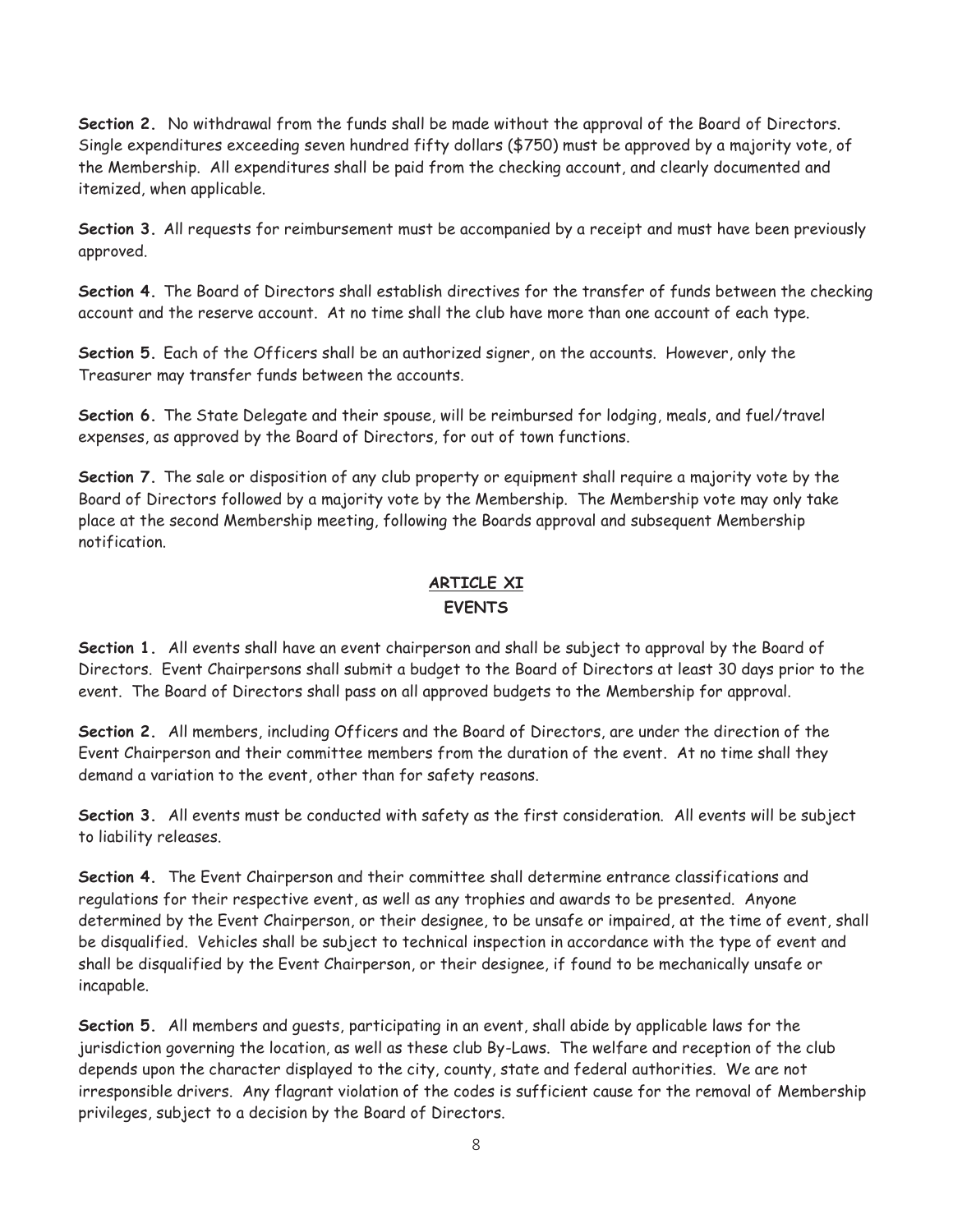**Section 6.** The Poker Run Treasurer shall be responsible for all funds pertaining to the event. All funds collected will be verified by them, the Poker Run Chairperson and the Club Treasurer. The Treasurer shall deposit the verified funds into the FWDCF Checking account as soon as possible, following the event.

#### **ARTICLE XII RECALL**

Any Officer, Board Member or appointed member may be recalled, for failure to perform the duties of the office to which they have been elected or appointed. Also, they may be recalled and placed in bad standing for inappropriate conduct, as covered previously in these by-laws.

**Section 1.** To initiate a recall vote, a written request must be submitted to the Board of Directors, outlining the justification for the recall, at least 1 week prior to the Board meeting. The member or members, making the request, must be present and available to the board, at the meeting. The requestor will be afforded the opportunity to present witnesses and any evidence to substantiate the claim. The accused will be afforded the same rights and privileges, to disprove the claim. During the meeting, the Board of Directors, minus the individual in question, will go into executive session to discuss the matter. The Board Members may approve or deny the request, by secret ballot. Or they may request time to investigate further. The accused may be stripped of their position until a decision has been made.

**Section 2.** The Membership shall approve the recall only during an Executive Membership Caucus, with a majority vote by secret ballot.

## **ARTICLE XIII AMENDMENTS**

**Section 1.** Any amendment to the By-Laws must be presented to the Board of Directors, and if approved, forwarded to the Membership. A two-thirds (2/3) majority vote, at the following Membership meeting, shall enact the amendment.

**Section 2.** These By-Laws shall become effective immediately following the approving vote and each of the officers, present, shall sign and date where indicated.

**Section 3.** These By-Laws shall supersede and nullify all previous bylaws and amendments, thereto.